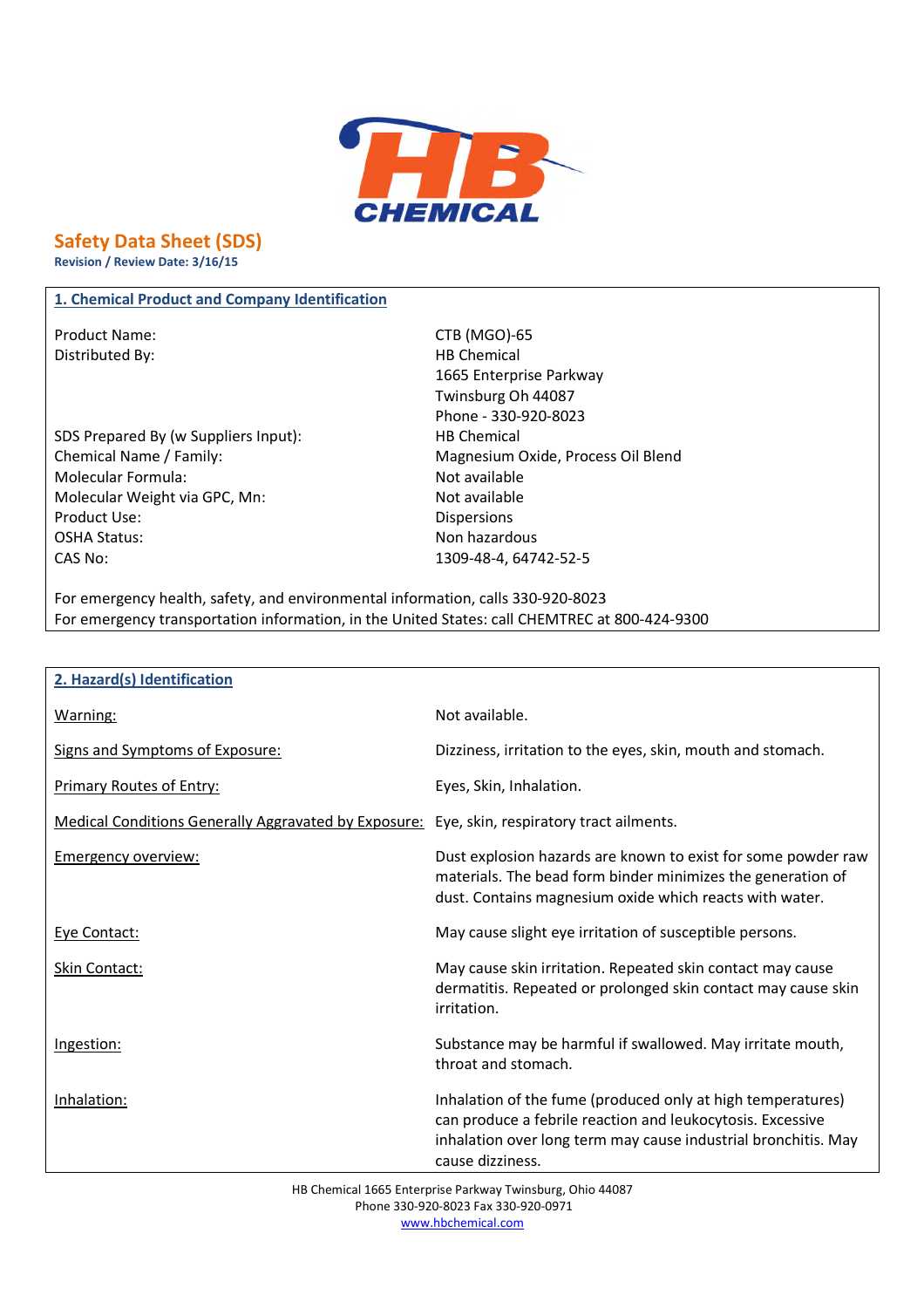| <b>HMIS Hazard Ratings:</b> | Health-1,                               | Flammability -1,                                                                                                                                                                                          | Reactivity -1                                                                                                                                                                                   |
|-----------------------------|-----------------------------------------|-----------------------------------------------------------------------------------------------------------------------------------------------------------------------------------------------------------|-------------------------------------------------------------------------------------------------------------------------------------------------------------------------------------------------|
| HMIS limitation statement:  |                                         | to assist with the safe handling of this material.                                                                                                                                                        | The HMIS hazard ratings numbers are meant to give a quick<br>indication of the relative hazards associated with the product.<br>All of the information contained in the SDS should be consulted |
| Exposure limits:            | ACGIH: 5 mg/m3 TWA<br>OSHA: 5 mg.m3 TWA | Magnesium oxide, CAS No 1309-48-4<br>ACGIH: 10 mg/m3TWA (total dust)<br>5 mg/m3 (repairable dust)<br>750 mg/m3 IDLH<br>OSHA: 15 mg/m3 TWA Oil mist CAS No. 64742-52-5<br>10 mg/m3 STEL<br>2500 mg/m3 IDLH |                                                                                                                                                                                                 |

| 3. Composition / Information on Ingredients       |                            |  |
|---------------------------------------------------|----------------------------|--|
| Component Identity                                | <b>CAS Registry Number</b> |  |
| Magnesium oxide                                   | 1309-48-4                  |  |
| Hydrotreated Heavy Napthenic Distillate Petroleum | 64742-52-5                 |  |

| <b>4. First Aid Measures</b> |                                                                                                   |
|------------------------------|---------------------------------------------------------------------------------------------------|
| Inhalation:                  | Remove to fresh air. Seek medical advice if irritation persists.                                  |
| Eyes:                        | Rinse with plenty of water. Seek medical attention if irritation<br>persists.                     |
| Skin:                        | Wash off immediately with plenty of soap and water. Seek<br>medical advice in case of irritation. |
| Ingestion:                   | Seek medical attention.                                                                           |

| <b>5. Fire-Fighting Measures</b>         |                                                                                                                                                                                                                                                                                         |
|------------------------------------------|-----------------------------------------------------------------------------------------------------------------------------------------------------------------------------------------------------------------------------------------------------------------------------------------|
| Suitable Extinguishing Media:            | Dry Chemical, CO2, Foam, Powder                                                                                                                                                                                                                                                         |
| <b>Special Fire Fighting Procedures:</b> | Do not use water. Reacts exothermically with water. A self-<br>contained breathing apparatus (SCBA) in positive pressure<br>mode and full firefighting protective gear should be worn for<br>fighting fires. A MSHA/NIOSH approved self-contained<br>breathing apparatus should be worn |
| <b>Hazardous Combustion Products:</b>    | Not available.                                                                                                                                                                                                                                                                          |
| Unusual fire and explosion hazards:      | None known.                                                                                                                                                                                                                                                                             |

HB Chemical 1665 Enterprise Parkway Twinsburg, Ohio 44087 Phone 330-920-8023 Fax 330-920-0971 www.hbchemical.com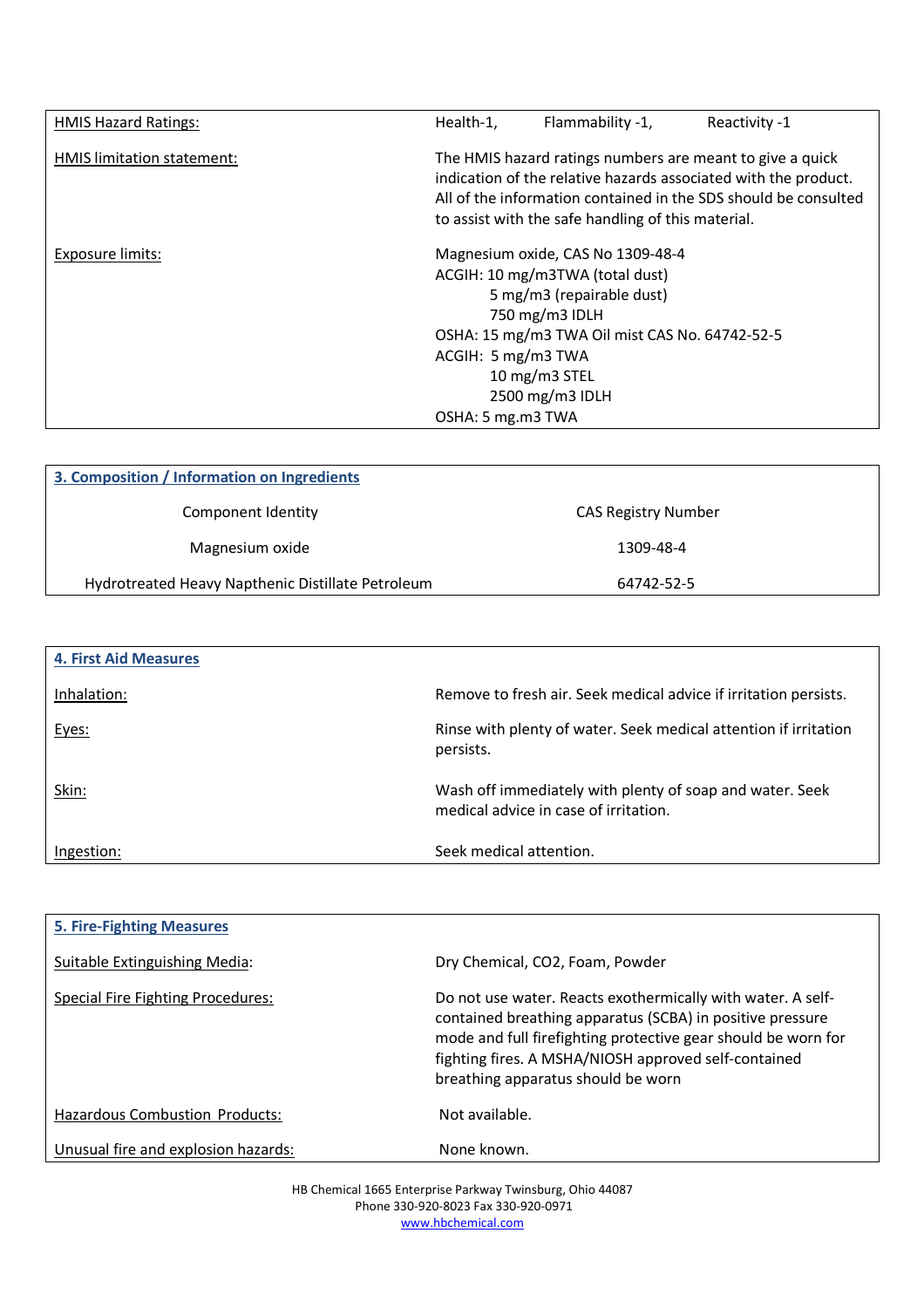| <b>6. Accidental Release Measures</b>          |                                                                                                                                                                                                                                                                                                                                                                                                                                   |
|------------------------------------------------|-----------------------------------------------------------------------------------------------------------------------------------------------------------------------------------------------------------------------------------------------------------------------------------------------------------------------------------------------------------------------------------------------------------------------------------|
| Steps to be taken in case material is spilled: | Sweep up by mechanical means. Avoid dust formation. Do not<br>mix with water. Shut off ignition source. Dike and contain the<br>spill with inert material (i.e., sand, earth, sawdust) and transfer<br>solid diking material to separate containers for recovery or<br>disposal. Wash floor area with hot water solution. Remove<br>contaminated clothing and wash before reuse. Wash affected<br>skin areas with soap and water. |
| Environmental Disposal Information:            | Keep spills out of all sewers and bodies of water.                                                                                                                                                                                                                                                                                                                                                                                |
| Waste Disposal:                                | Put into proper containers and dispose of in accordance with all<br>local, state and federal regulations.                                                                                                                                                                                                                                                                                                                         |

| 7. Handling and Storage              |                                                                                                                                                                                                                                                                                                                                                                                                                                                                                                                                                                                               |
|--------------------------------------|-----------------------------------------------------------------------------------------------------------------------------------------------------------------------------------------------------------------------------------------------------------------------------------------------------------------------------------------------------------------------------------------------------------------------------------------------------------------------------------------------------------------------------------------------------------------------------------------------|
| <b>Empty Containers:</b>             | Not available.                                                                                                                                                                                                                                                                                                                                                                                                                                                                                                                                                                                |
| Precautions to be taken in handling: | Persons handling equipment should wear protective equipment.<br>Good housekeeping and hygienic practices should be observed.<br>Do not store near combustible materials or in an area with<br>automatic sprinkler system. Do not store near water, acids,<br>interhalogens (bromine pentafluoride, chlorine trifluoride, etc.).<br>Keep away from flames, sparks or hot surfaces. Do not store in<br>direct sunlight for extended periods of time. Any use of this<br>product in an elevated temperatures process should be<br>evaluated to establish and maintain safe operating procedures. |
| Storage:                             | Store in original sealed packaging. Containers should be kept<br>tightly closed and stored in a cool, dry well-ventilated place.                                                                                                                                                                                                                                                                                                                                                                                                                                                              |

| 8. Exposure Controls / Personal Protection |                                                                                                                    |
|--------------------------------------------|--------------------------------------------------------------------------------------------------------------------|
| Exposure Controls:                         | OSHA Permissible Exposure Limit (PEL): Petroleum distillates<br>500 ppm 8H TWA                                     |
| <b>Respiratory Protection:</b>             | Dust mask.                                                                                                         |
| Ventilation:                               | For normal operation, local exhaust ventilation should suffice.<br>Direct exhaust when dusting becomes a nuisance. |
| Hand protection:                           | Rubber or plastic gloves.                                                                                          |
| Eye Protection:                            | Safety glasses with side shields.                                                                                  |
| Skin and Body Protection:                  | Long sleeved shirt, long pants and a protective apron.                                                             |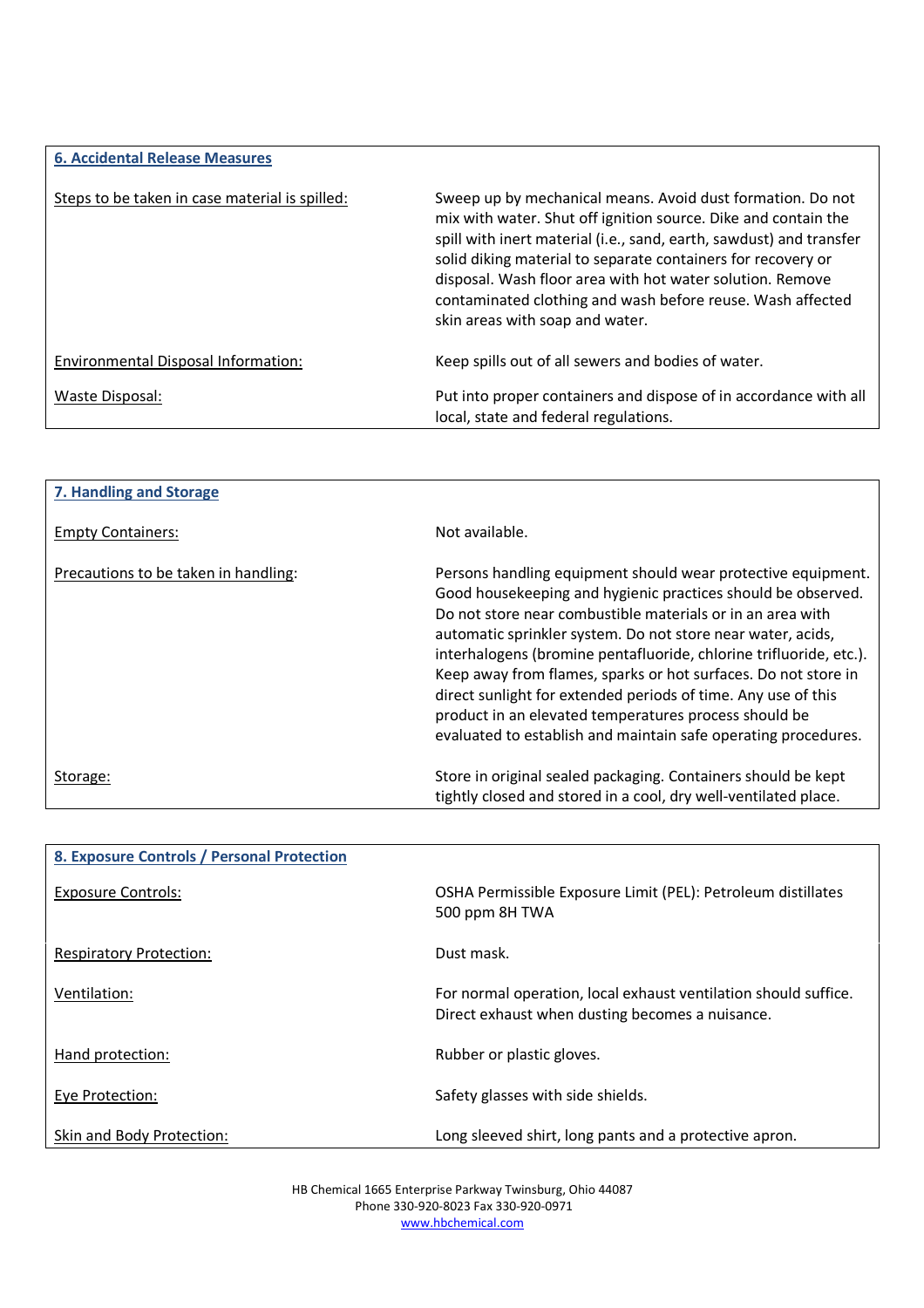Other Precautions: Wash after handling product. Work clothes must be changed and washed before reuse. Do not smoke, eat or use alcohol while handling product. Decontamination Facilities: Local exhaust ventilation, eye bath, safety shower.

## **9. Physical and Chemical Properties**

| <b>Physical Form:</b>                      | Bead/powder                                        |
|--------------------------------------------|----------------------------------------------------|
| Appearance & Odor:                         | Beige/off-white/Characteristic Mild petroleum odor |
| Specific Gravity:                          | 1.78                                               |
| Softening Point, R&B:                      | Not available.                                     |
| Solubility in Water:                       | Negligible                                         |
| Flash Point, TAG CC F:                     | $185^{\circ}$ C                                    |
| Percent Volatiles (by weight):             | Not available.                                     |
| Evaporation Rate (Water $\sim$ I):         | Not available.                                     |
| Vapor Pressure (mm Hg):                    | Not available.                                     |
| Vapor Density (Air $\sim$ I):              | Not available.                                     |
| Boiling Point (°F) Initial:                | Not available.                                     |
| Auto ignition Temperature, <sup>o</sup> C: | Not available.                                     |
| Flammable Limits, %(V):                    | Not available.                                     |
| Melting point:                             | $40^{\circ}$ C                                     |

| <b>10. Stability and Reactivity</b>   |                                                                                                                                                                                                            |
|---------------------------------------|------------------------------------------------------------------------------------------------------------------------------------------------------------------------------------------------------------|
| Stability:                            | This product is stable under normal conditions.                                                                                                                                                            |
| Incompatibility (Materials to Avoid): | Strong oxidizers, acids, bases and moisture. Violent reaction<br>with interhalogens. Incandescent reaction with phosphorous<br>pentachloride.                                                              |
| Conditions to Avoid:                  | Avoid contact with heat, sparks, flame and all sources of<br>ignition.                                                                                                                                     |
| Hazardous Polymerization:             | Hazardous polymerization will not occur.                                                                                                                                                                   |
| Hazardous Decomposition products:     | Carbon oxides, Nitrogen oxides, Sulfur oxides. Heat and steam,<br>from reaction with water or acids. Smoke, fumes and unburned<br>hydrocarbons and trace oxides. Will react with water to produce<br>heat. |

#### **11. Toxicological Information**

This material is not listed as a carcinogen or potential carcinogen by NTP, IARC, or OSHA.

LD50 (oral, rat) in mg/kg: 5000